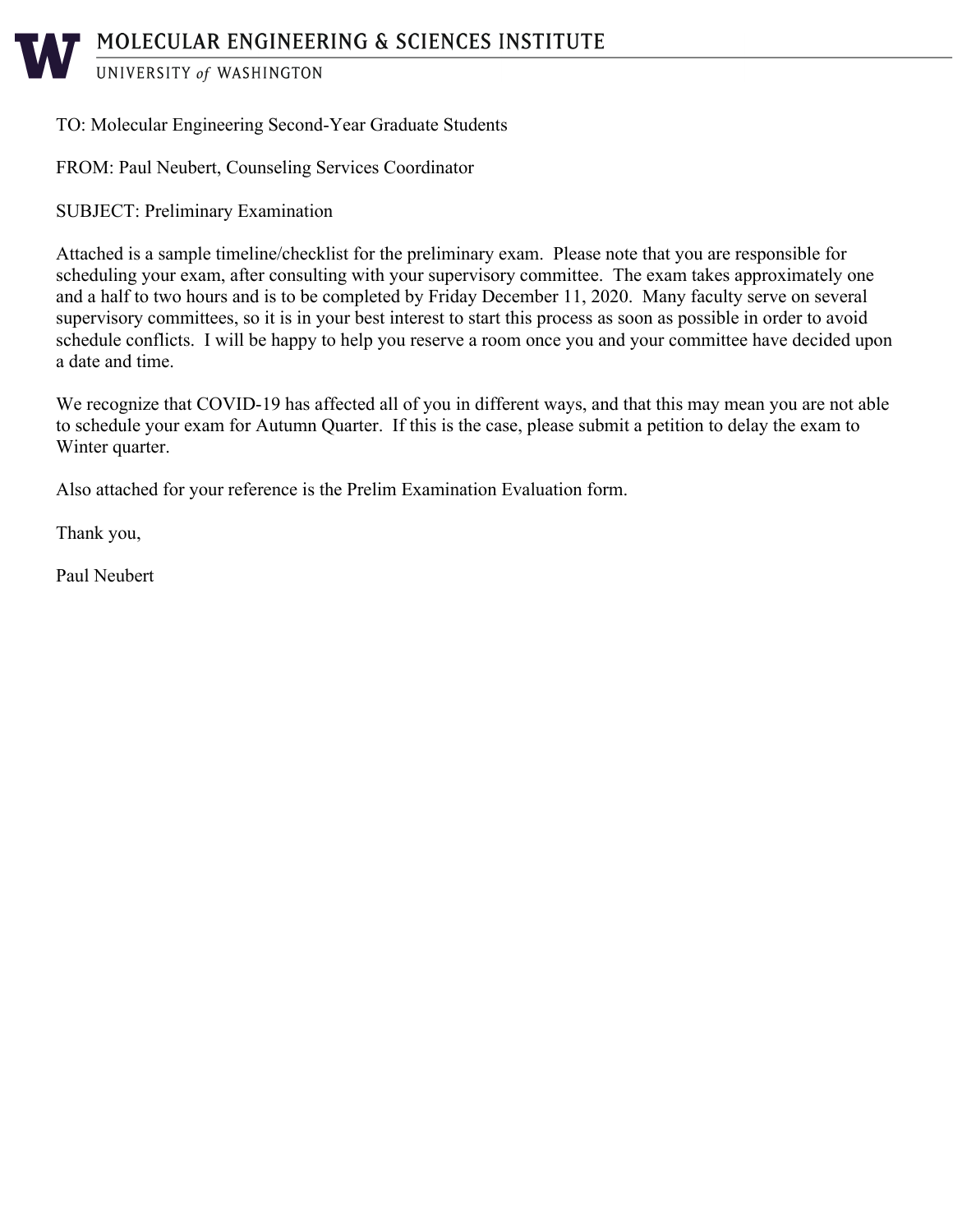MOLECULAR ENGINEERING & SCIENCES INSTITUTE

UNIVERSITY of WASHINGTON

# **Appointing the Preliminary Exam Committee**

You must establish a Supervisory Committee in consultation with your Dissertation Advisor. For the purposes of this exam, you must secure at least three committee members, all of whom must be UW faculty. For your convenience, a list of MolES faculty is located at[: https://www.moles.washington.edu/people/faculty/](https://www.moles.washington.edu/people/faculty/)

Your Supervisory Committee guides you throughout your tenure in the graduate program. This will be the evaluation committee for your Preliminary Exam. Upon successful completion of the preliminary exam and after further research activity you may decide to change some of your committee members or add committee members, given new research directions or other concerns. The Supervisory Committee that guides you through the General Exam and Final Exam does not have to be the same as the Supervisory Committee that oversees your preliminary exam (although it typically is the same). Please refer to the Graduate Student Handbook on our website [\(http://www.moles.washington.edu/phd/forms/\)](http://www.moles.washington.edu/phd/forms/) for complete procedural details (pages 17-19), paying close attention to the requirements surrounding faculty endorsements to chair committees, what being an official GSR represents, minimum committee member requirements, etc… Once you have selected your potential committee members (in consultation with your Dissertation Advisor), e-mail their names and departments to Paul Neubert at [moleng@uw.edu.](mailto:moleng@uw.edu) 

# **Prelim Exam Timeline/Checklist**

# **August or September**

- Student notifies GPA (Paul Neubert at moleng@uw.edu) of supervisory committee members' names after consultation with Dissertation Advisor
- Student sets exam date (after consulting with supervisory committee)
- Student reserves a room (schedule for 2 hours) with the assistance of MolES staff

# **3 weeks prior to exam**

Committee selects the paper to be critiqued.

## **1 week prior to exam, no later than 2 weeks after receiving the article**

- Student submits paper critique and a clean copy of the subject paper to committee
- Student submits short research summary to committee. The research summary is a written report that summarizes the research conducted to date and provides a motivation and description of the planned PhD research going forward

# **Exam day (No later than Dec. 11th, 2020)**

**Approximately .75 hours for the paper critique defense and .75 hours for the presentation and defense of the student's current knowledge as well as research progress/plan.**

- Oral presentation of critique/questions
- Oral presentation of research/questions
- Committee evaluates performance

## **1 week after the exam (at latest)**

- Advisor gives written recommendation (but not final decision) to student and sends a copy to the GPA
- Student written statement in response to the committee recommendation is sent to GPA (if applicable)

## **NOTES:**

1. The Prelim Exam occurs during the student's 5th quarter (typically Autumn). To qualify, the student must have a 3.3 GPA based on at least 15 credits of graded UW coursework (in approved 400-level and all 500-level courses). The Supervisory Committee must have been established. See the Graduate Student Handbook on the web [\(http://www.moles.washington.edu/phd/forms/\)](http://www.moles.washington.edu/phd/forms/) for the most up-to-date information, such as the committee makeup and the format of the written documents you must submit.

2. The advisor coordinates selection of the paper to be critiqued. Typically, the advisor gives the other committee members a list of 2-3 candidate papers, and one is selected by consensus. The student is responsible for making sure the advisor is aware of the date on which the paper selection is to be given to the student.

4. Scheduling the exam and reserving a room can be very difficult because faculty serve on more than one supervisory committee. **Start early!**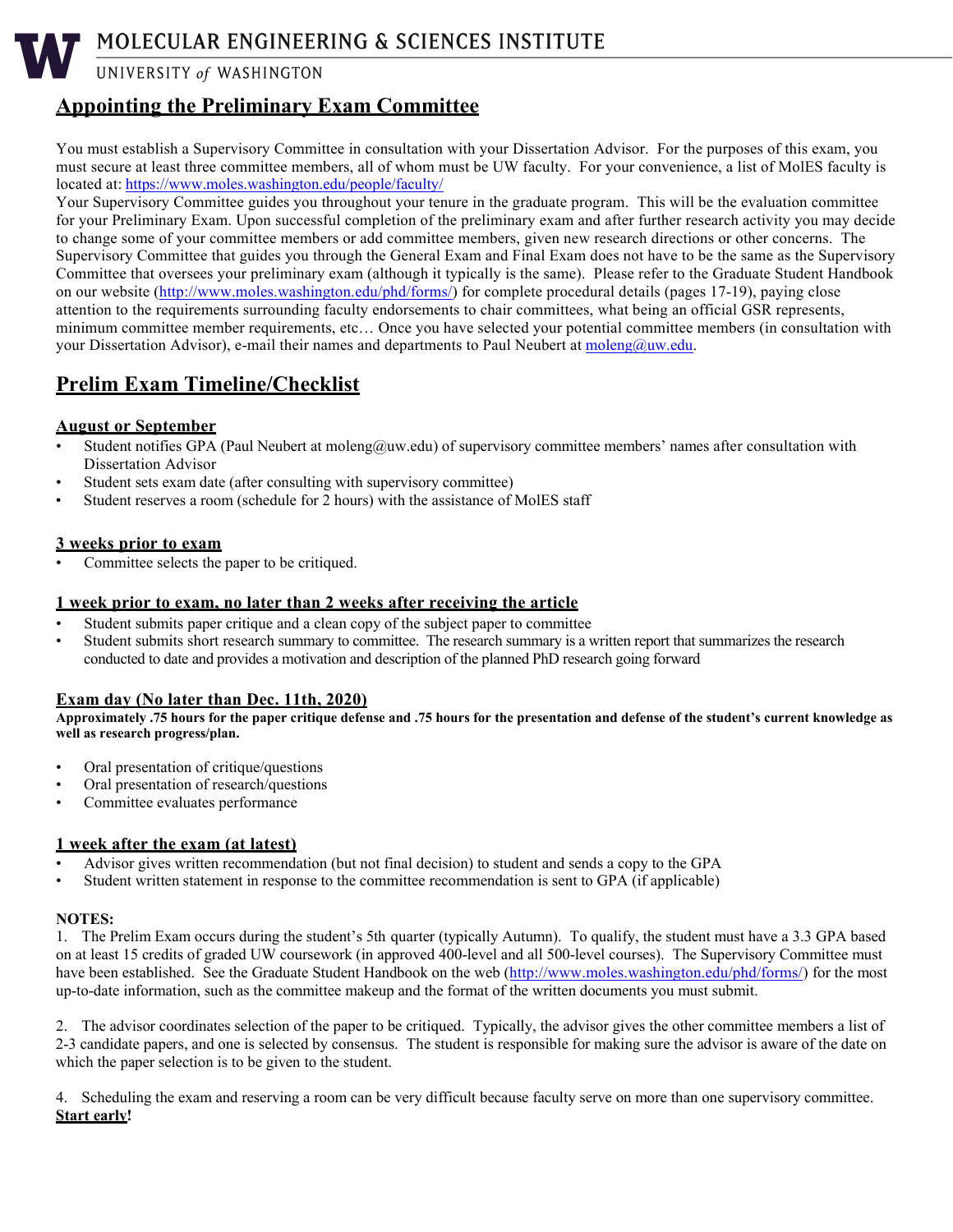# MOLECULAR ENGINEERING & SCIENCES INSTITUTE

UNIVERSITY of WASHINGTON

# University of Washington Molecular Engineering and Sciences Institute Preliminary Examination Evaluation

| Student's Name                                                                 |   |          |                  |              |                                     |  |
|--------------------------------------------------------------------------------|---|----------|------------------|--------------|-------------------------------------|--|
|                                                                                |   |          |                  |              |                                     |  |
|                                                                                |   |          |                  |              | Circle one rating for each category |  |
| 1. Critical Thinking and Analysis<br>Comments:                                 | E | VG G F P |                  |              |                                     |  |
| 2. Knowledge of Scientific and<br><b>Engineering Fundamentals</b><br>Comments: | E |          | VG G F P         |              |                                     |  |
| 3. Ability to make original and<br>independent research progress<br>Comments:  | E |          | $VG$ $G$ $F$ $P$ |              |                                     |  |
| 4. Ability to formulate concise and<br>appropriate research plans<br>Comments: | E |          | VG G F           |              | P                                   |  |
| 5. Written communication<br>Comments:                                          | E | VG       | G                | $\mathbf{F}$ | $\mathbf{P}$                        |  |
| 6. Oral communication and presentation skills<br>Comments:                     | E | VG       | G                | $\mathbf{F}$ | P                                   |  |